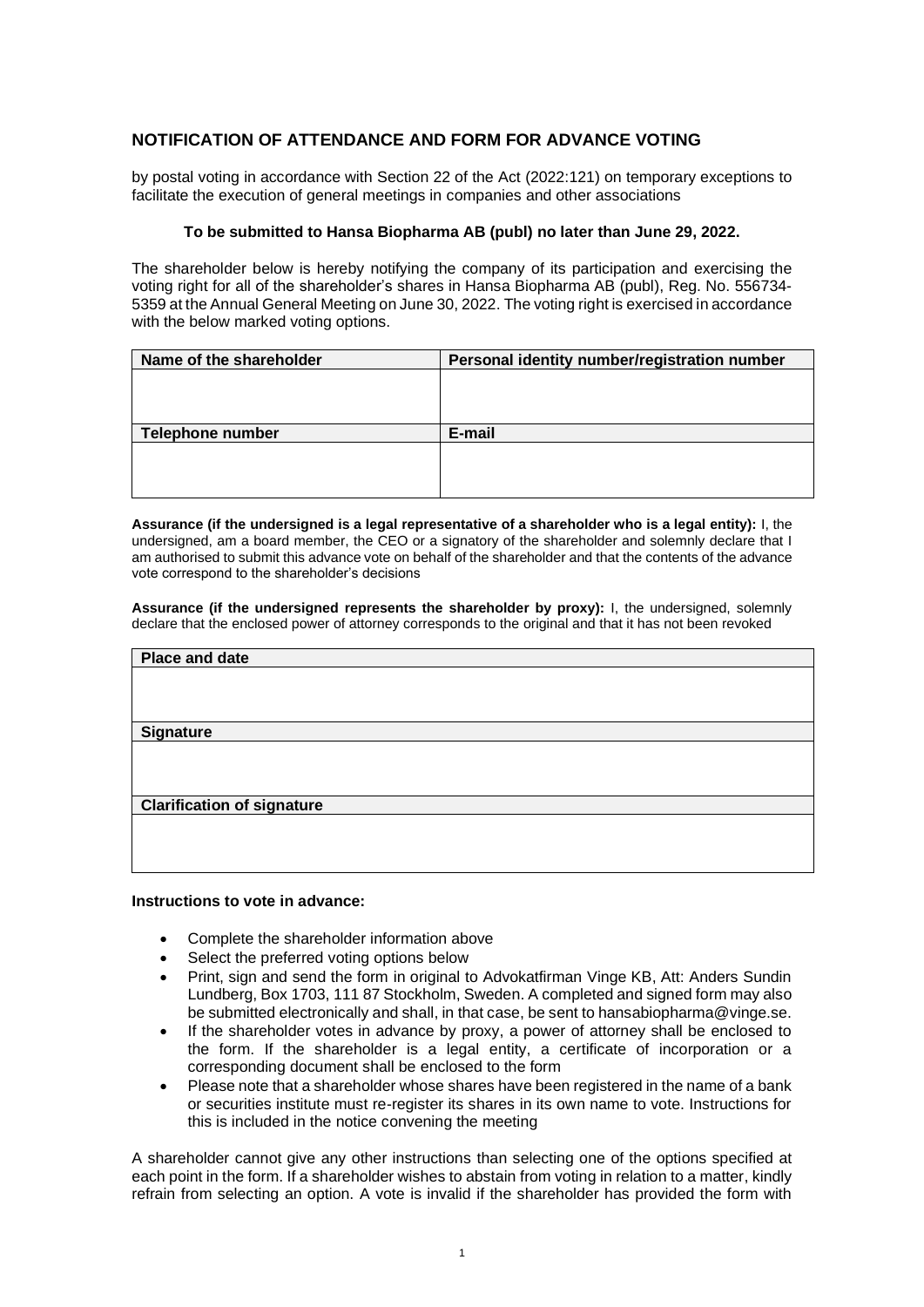specific instructions or conditions or if pre-printed text is amended or supplemented. One form per shareholder will be considered. If more than one form is submitted, the form with the latest date will be considered. The form latest received by the company will be considered if two forms are dated at the same date. An incomplete or wrongfully completed form may be discarded without being considered.

The form, together with any enclosed authorisation documentation, shall be provided to Hansa Biopharma no later than June 29, 2022. An advance vote can be withdrawn up to and including June 29, 2022 by contacting hansabiopharma@vinge.se.

For complete proposals for the items on the agenda, kindly refer to the notice convening the meeting and the proposals on Hansa Biopharma's webpage.

For information on how your personal data is processed, see the integrity policy that is available at Euroclear's webpage www.euroclear.com/dam/ESw/Legal/Privacy-notice-bolagsstammorengelska.pdf.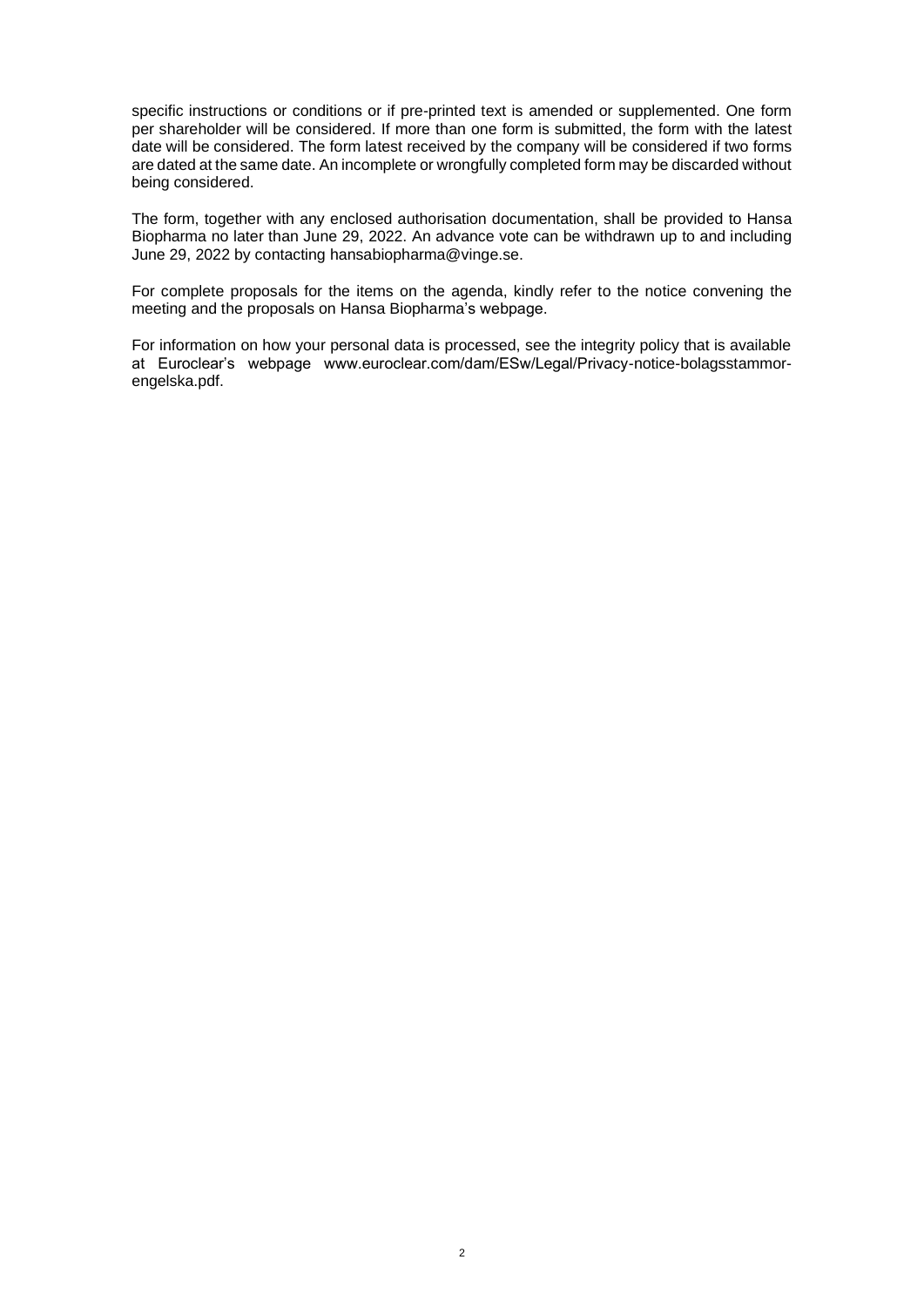## **Annual General Meeting in Hansa Biopharma on June 30, 2022**

The options below comprise the proposals submitted by the Board of Directors and the Nomination Committee which are included in the notice convening the Annual General Meeting.

| 1. Election of chair of the meeting                                                                                                                                  |  |
|----------------------------------------------------------------------------------------------------------------------------------------------------------------------|--|
| Yes $\Box$<br>No <sub>1</sub>                                                                                                                                        |  |
| 2. Election of one or two persons to attest the minutes.<br><b>Jannis Kitsakis (AP4)</b>                                                                             |  |
| No <sub>1</sub><br>Yes □                                                                                                                                             |  |
| 3. Preparation and approval of the voting list                                                                                                                       |  |
| Yes $\Box$<br>No <sub>1</sub>                                                                                                                                        |  |
| 4. Approval of the agenda                                                                                                                                            |  |
| Yes $\Box$<br>No <sub>1</sub>                                                                                                                                        |  |
| 5. Determination as to whether the meeting has been duly convened                                                                                                    |  |
| Yes $\Box$<br>No <sub>1</sub>                                                                                                                                        |  |
| 7(a) Resolution regarding the adoption of the income statement and the balance sheet,<br>and of the consolidated income statement and the consolidated balance sheet |  |
| Yes □<br>No $\Box$                                                                                                                                                   |  |
| 7(b) Resolution regarding allocation of the company's result according to the adopted<br>balance sheet                                                               |  |
| No <sub>1</sub><br>Yes □                                                                                                                                             |  |
| 7(c) Resolution regarding discharge from liability for the members of the Board of<br>Directors and the CEO                                                          |  |
| 7(c)(i) Ulf Wiinberg, chair of the Board of Directors                                                                                                                |  |
| Yes $\square$<br>No <sub>1</sub>                                                                                                                                     |  |
| 7(c)(ii) Anders Gersel Pedersen, member of the Board of Directors                                                                                                    |  |
| Yes □<br>No <sub>1</sub>                                                                                                                                             |  |
| 7(c)(iii) Andreas Eggert, member of the Board of Directors                                                                                                           |  |
| Yes $\square$<br>No $\Box$                                                                                                                                           |  |
| 7(c)(iv) Birgit Stattin Norinder, member of the Board of Directors                                                                                                   |  |
| Yes $\square$<br>No <sub>1</sub>                                                                                                                                     |  |
| 7(c)(v) Eva Nilsagård, member of the Board of Directors                                                                                                              |  |
| Yes $\square$<br>No <sub>1</sub>                                                                                                                                     |  |
| 7(c)(vi) Hilary Malone, member of the Board of Directors                                                                                                             |  |
| Yes $\square$<br>No <sub>1</sub>                                                                                                                                     |  |
| 7(c)(vii) Mats Blom, member of the Board of Directors                                                                                                                |  |
| Yes $\square$<br>No <sub>1</sub>                                                                                                                                     |  |
| 7(c)(viii) Søren Tulstrup, CEO                                                                                                                                       |  |
| Yes $\square$<br>No <sub>1</sub>                                                                                                                                     |  |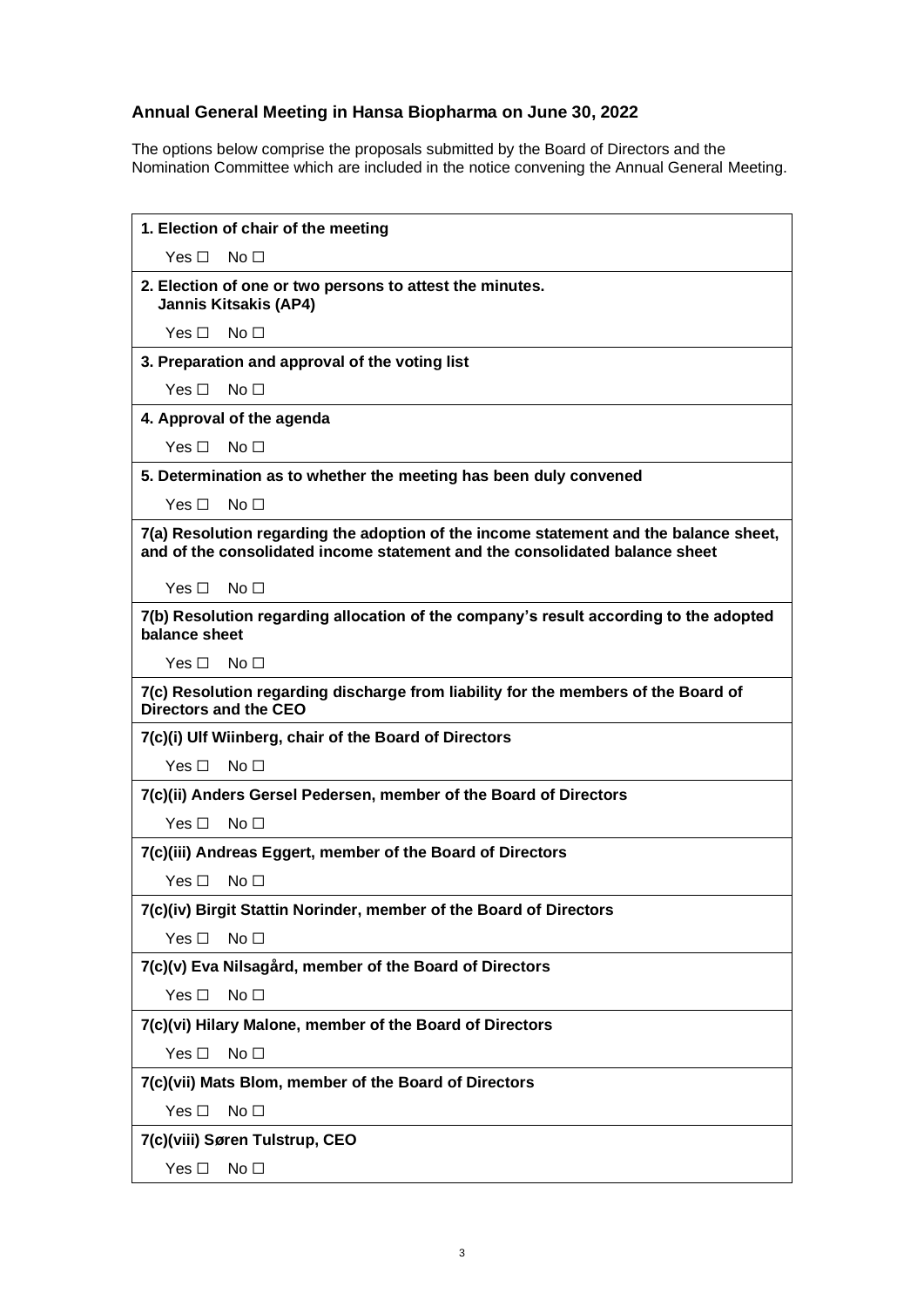| 8(a) Determination of the number of members of the Board of Directors        |
|------------------------------------------------------------------------------|
| Yes $\Box$<br>No <sub>1</sub>                                                |
| 8(b) Determination of the number of auditors                                 |
| Yes $\square$<br>No <sub>1</sub>                                             |
|                                                                              |
| 9(a) Determination of fees for members of the Board of Directors             |
| Yes $\Box$<br>No <sub>1</sub>                                                |
| 9(b) Determination of fees for auditors                                      |
| Yes $\Box$<br>No $\Box$                                                      |
| 10. Election of the members of the Board of Directors                        |
| 10(a) Anders Gersel Pedersen (re-election)                                   |
| Yes $\Box$<br>No $\Box$                                                      |
| 10(b) Andreas Eggert (re-election)                                           |
| Yes $\Box$<br>No <sub>1</sub>                                                |
| 10(c) Eva Nilsagård (re-election)                                            |
| No <sub>1</sub><br>Yes $\Box$                                                |
| 10(d) Hilary Malone (re-election)                                            |
| Yes $\Box$<br>No <sub>1</sub>                                                |
| 10(e) Mats Blom (re-election)                                                |
| Yes $\Box$<br>No <sub>1</sub>                                                |
| 10(f) Peter Nicklin (new election)                                           |
| Yes $\Box$<br>No <sub>1</sub>                                                |
| 11. Election of the chair of the Board of Directors<br><b>Peter Nicklin</b>  |
| No <sub>1</sub><br>Yes $\square$                                             |
| 12. Election of auditors                                                     |
| Yes $\square$<br>No <sub>1</sub>                                             |
| 13. Proposal regarding principles for appointing the Nomination Committee    |
| Yes $\square$<br>No <sub>1</sub>                                             |
| 14. Presentation of the Board of Directors' remuneration report for approval |
| No <sub>1</sub><br>Yes $\square$                                             |
| 15. Proposal regarding guidelines for executive remuneration                 |
| Yes $\square$<br>No <sub>1</sub>                                             |
| 16. Proposal regarding the amendment of the articles of association          |
| No <sub>1</sub><br>Yes $\square$                                             |